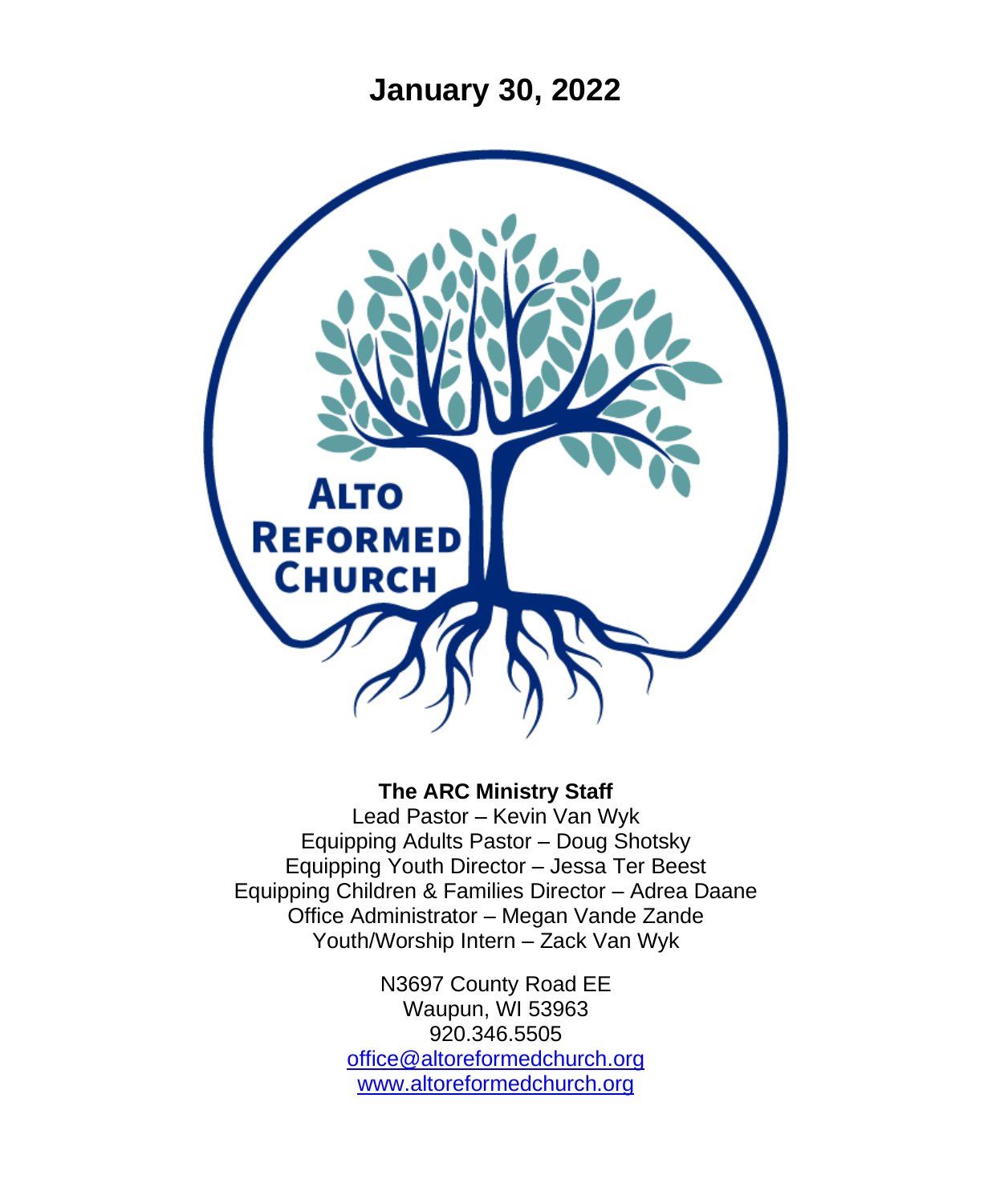### **We Approach God**

Welcome & Announcements Praise Singing "Nothing But the Blood" Hymn #249 "Jesus Paid It All" Hymn #236

Congregational Prayer

### **We Hear God's Word**

Message – Re-forming Me: The Great Obstacle and Opportunity Scripture – 1 Corinthians 1:10-17

## **We Respond to God**

Prayer

**Communion** "Near the Cross" Hymn #230 "When I Survey the Wondrous Cross" Hymn #225

Blessing

# *Memory Verse for Feb 2nd*

Do not be afraid, land of Judah; be glad and rejoice. Surely the Lord has done great things! – Joel 2:21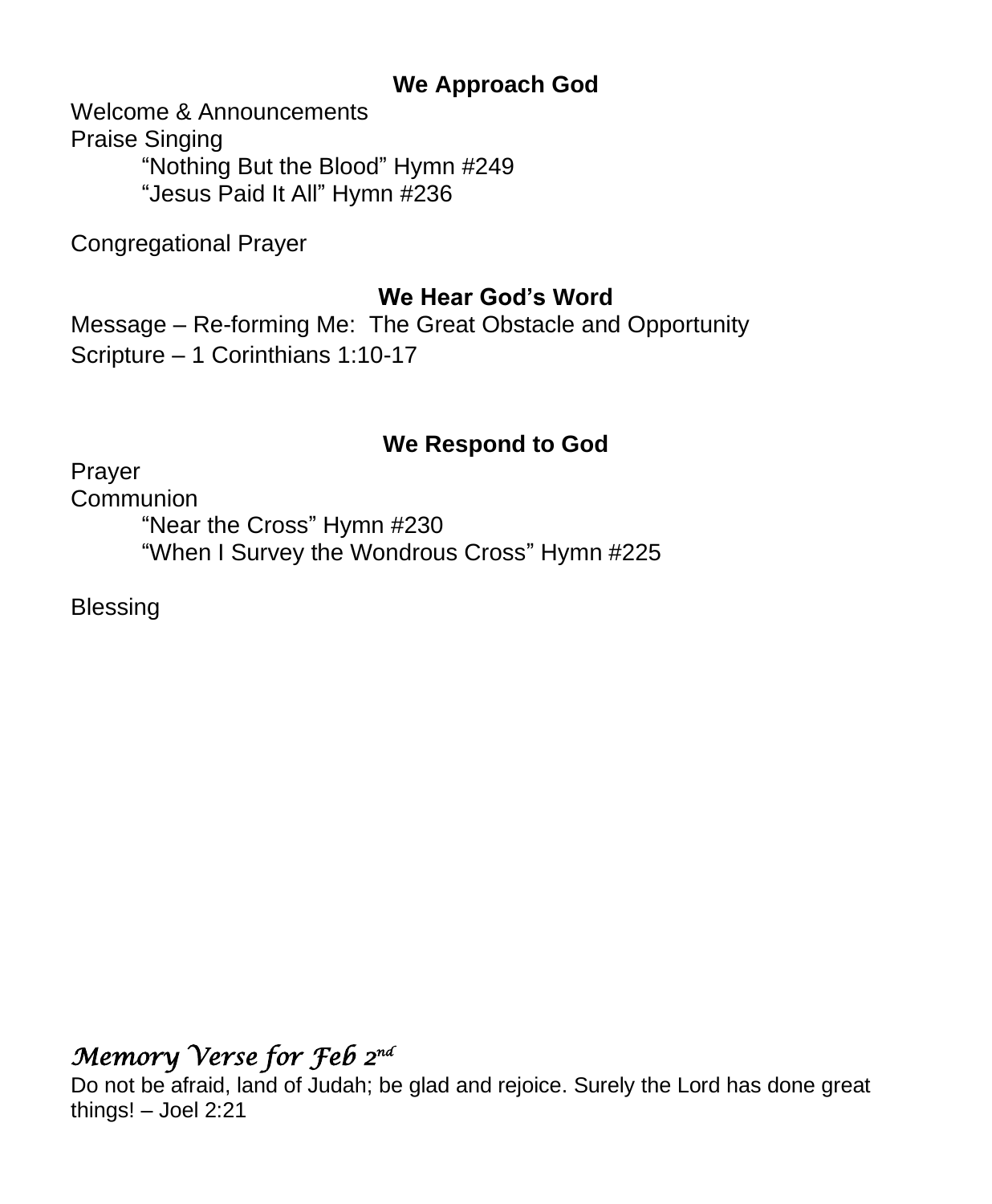

#### **Reforming Me: The Great Obstacle & Opportunity (Week 4)** 1 Cor. 1:10-17

**Making Re-formation Sandwich**

**The Top Slice of Bread:** Three Sources of  $(1:13-17)$ 

- The W\_\_\_\_\_\_\_\_\_\_\_ of Christ
- The L\_\_\_\_\_\_\_\_\_\_\_\_\_\_\_\_\_ of Christ
- The C<sub>capa</sub> of Christ

**The Middle Meat:** Rebuked for Q and Dividing (1:1-12)

**The Bottom Slice of Bread:** God is \_\_\_\_\_\_\_\_\_\_\_\_\_\_\_\_\_\_\_\_\_\_ in giving grace, peace, & spiritual gifts to keep believers strong. (1:4-9)

**APPLICATION:** Come to the table, receiving grace and conviction.

#### **DISCUSSION QUESTIONS:**

- 1. How bad do you think the division was in Corinth? Skim through the rest of the letter and describe the situation.
- 2. How did most people respond? Chloe? Paul?
- 3. When have you experienced this kind of division and how did you respond? (Like Paul, Chloe, or the majority)
- 4. What issues have potential now to divide the church? Are they worth dividing over?
- 5. What can you and the church do to prevent division?
- 6. Will you pray the prayer on the back of the bulletin?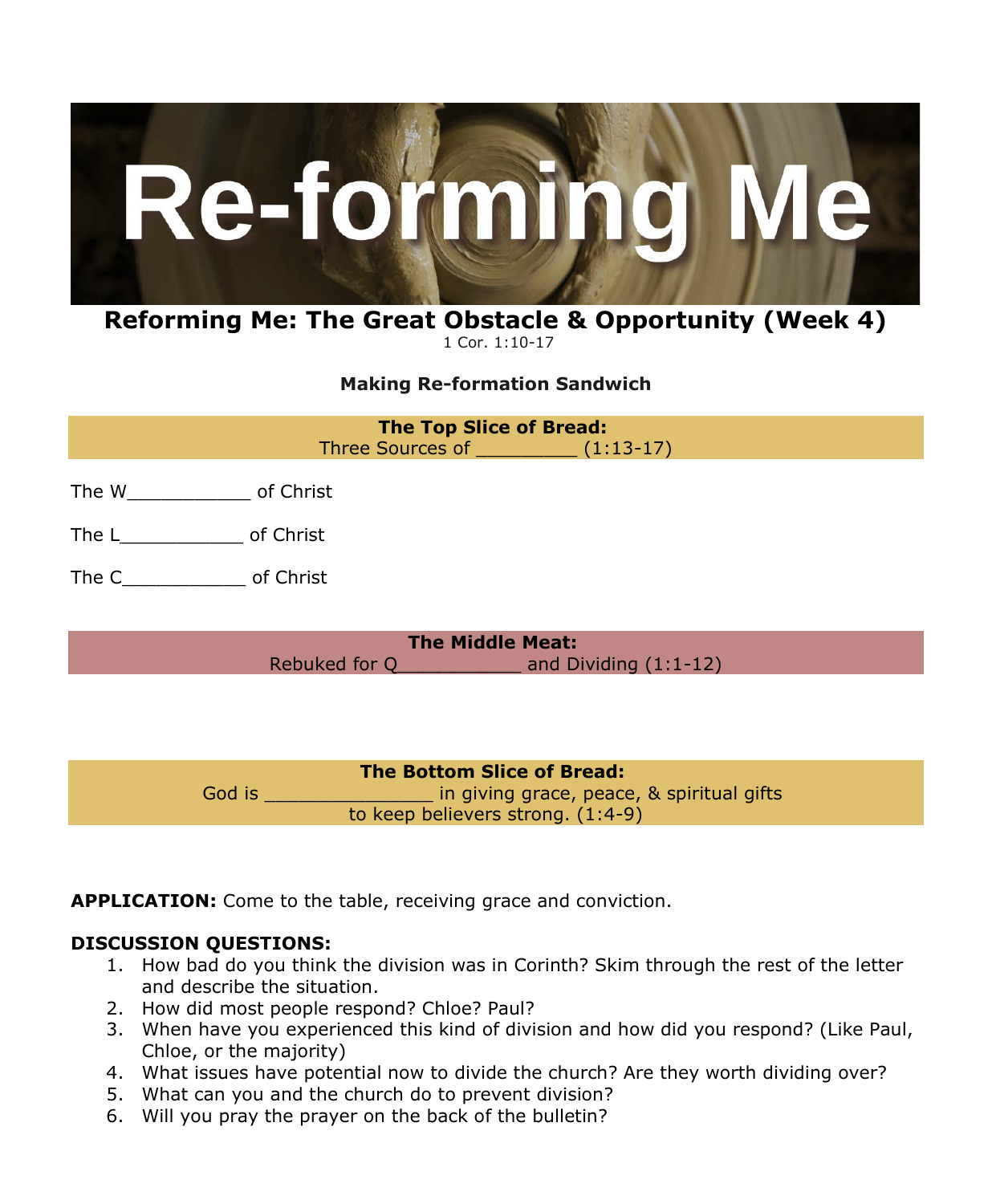## *Upcoming Events*

| Jan 30 | 8:30am - Prayer Meeting                                                  |
|--------|--------------------------------------------------------------------------|
|        |                                                                          |
|        | 9:30am - Pastor Kevin, Communion                                         |
|        | 10:45am - Sunday School                                                  |
|        | 5:30pm - JH/HS Praise Team                                               |
|        | 6:30pm – Middle School Youth Group                                       |
| Jan 31 | 6:30pm - Men's Bible Study - "Fight"                                     |
|        | 7:00pm - Deacon Meeting, 8 <sup>th</sup> grade + High School Bible Study |
| Feb 1  | 8:00am - Prayer Meeting                                                  |
|        | 7:00pm – Elder Meeting – If you are interested in baptism or membership, |
|        | please contact Pastor Kevin.                                             |
| Feb 2  | 6:00pm - Intermediate Praise Band                                        |
|        | 6:20pm – Sonshine Singers, Jr Choir                                      |
|        | 6:30pm - Men's Chorus, NO Mixed Choir                                    |
|        | 6:45pm – Bible Class                                                     |
|        | 7:00pm – High School Praise Team                                         |
|        | 7:30pm – High School Youth Group                                         |
| Feb 6  | 8:30am – Prayer Meeting                                                  |
|        | 9:30am – Pastor Doug, Men's Chorus                                       |
|        | 10:45am - Sunday School                                                  |
|        | 5:30pm – JH/HS Praise Team                                               |
|        | 6:30pm – Middle School Youth Group                                       |
|        |                                                                          |

#### **Who May Participate In Communion?**

"We welcome all those who are displeased with themselves because of their sins, but who nevertheless trust that their sins are pardoned and that their remaining weakness is covered by the suffering and death of Christ, and who also desire more and more to strengthen their faith and to lead a better life. Hypocrites and those who are unrepentant, however, eat and drink judgment on themselves." (Heidelberg Catechism Q&A 81; 1 Cor. 10:19-22; 11:26-32)

Paul challenges believers to participate in communion in a manner that is sincere and authentic. He writes to the church in Corinth…*"Eat the bread or drink the cup of the Lord in the right way. Don't do it in a way that isn't worthy of him. If you do, you will be guilty. You'll be guilty of sinning against the body and blood of the Lord. Everyone should take a careful look at themselves before they eat the bread and drink from the cup." (1 Cor. 11:27-28 NIRV)*

So, we welcome any who are trusting in Jesus to forgive their sins to participate in the Lord's Supper. If your child understands the above statement, they too are welcome to the table. As well we want to urge those who trust Jesus to join with us in ministry as active confessing members. Check out "Discovering Membership" online or at the Information Center.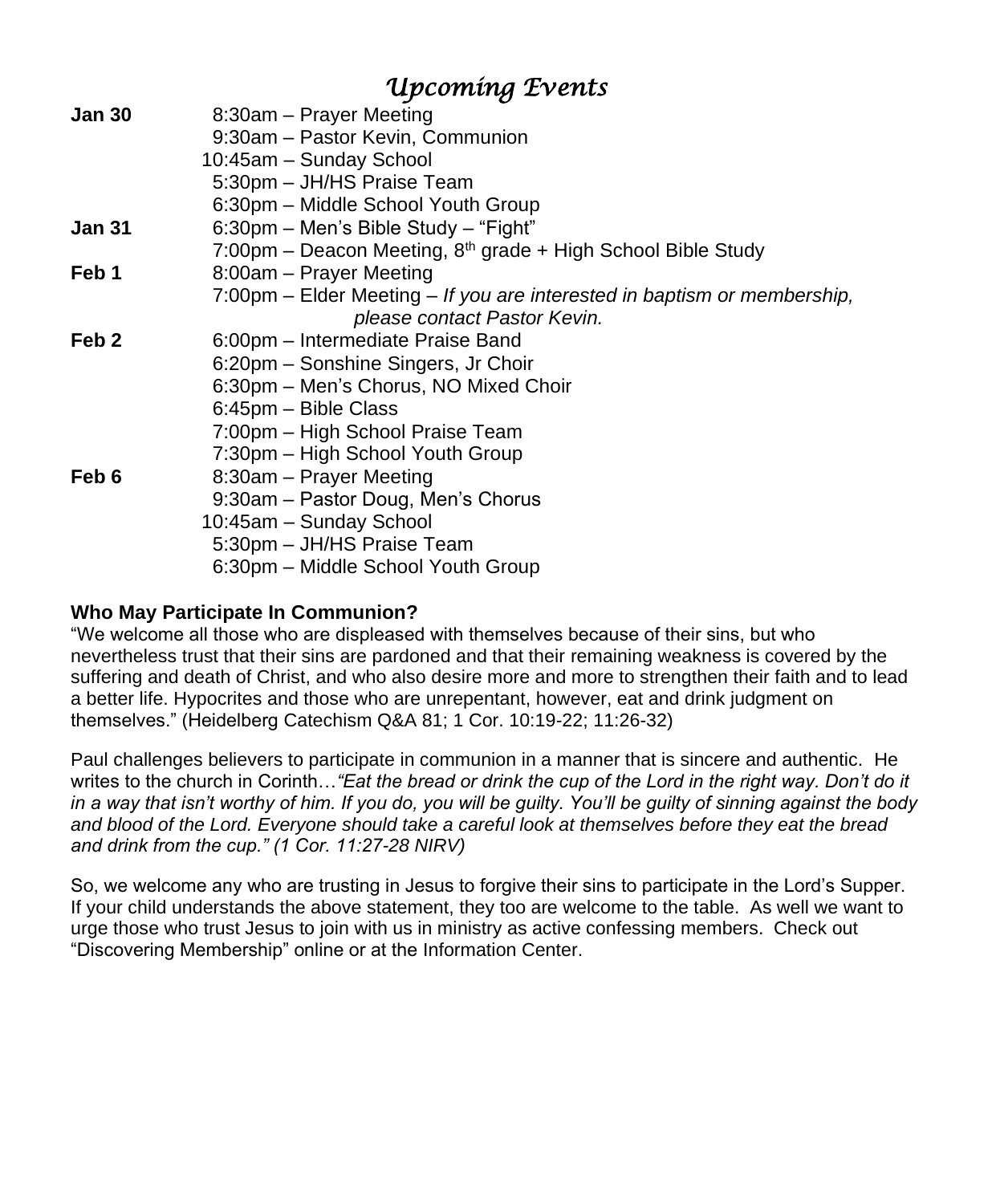## *Youth News*

**Middle School** – Tonight we're talking about Elizabeth and Zechariah, the parents of John the Baptist. How did God redeem their story and what can we learn from them? See you at 6:30!

**Jr/Sr Praise Band Practice** tonight and next week, 5:30-6:15.

**High School** – On Wednesday we'll catch up on a couple lessons and talk through the whole Christmas story from Zecharaiah and Elizabeth to Mary and Joseph. We'll talk about what it looks like to trust God in the unexpected and how to build our faith in a faithful God. See you at 7:30!

# *Opportunities to Get Involved*

**All Church Retreat –** Join us for our 1st All Church Retreat at Silver Birch Ranch April 22-24. Check your mailbox or the Information Center for the brochure with all the details! Register online at<https://forms.gle/ETUUM2LCFIHTVXQC8> by March 31st or contact Megan to get help with registration. Any questions, reach out to Pastor Doug, Adrea, or Jessa.

## *Bulletin Board News*

**Offering** may be placed in one of the three white offering boxes located in the lobby. Upcoming benevolent schedule1/30 Missionary Salary, 2/6 Church Health Services, 2/13 Missionary Salary, 2/20 Regular Benevolence.

**Congrats** to Don & Sharon DeMotts as they celebrate their 58th wedding anniversary on February 1<sup>st</sup>.

Congrats to Connie Wiersema as she celebrates her 80<sup>th</sup> birthday on February 1<sup>st</sup>.

**AMEN articles** are due today.

**No Regrets Men's Conference** – It's time for the 2022 No Regrets Men's Conference at Lighthouse Christian Church in Fond Du Lac. This year's event will take place on Saturday, February  $5<sup>th</sup>$  from 8:15am -1:15pm. All sessions will be in the main sanctuary, with balcony and main seating areas open to spread out. There will be lunch this year along with morning coffee and donuts. Advanced tickets can be purchased at the link below for \$25 or they're \$35 at the door. 18 AND UNDER ARE FREE!

<https://www.eventbrite.com/e/no-regrets-mens-conference-tickets-223787603747>

**Food Pantry Collection –** During the month of February we are collecting feminine hygiene products for the Waupun Food Pantry. The food pantry will coordinate with the Waupun Area Jr/Sr High School to distribute these products to girls in need. Donations may be placed in the tote in the copy room.